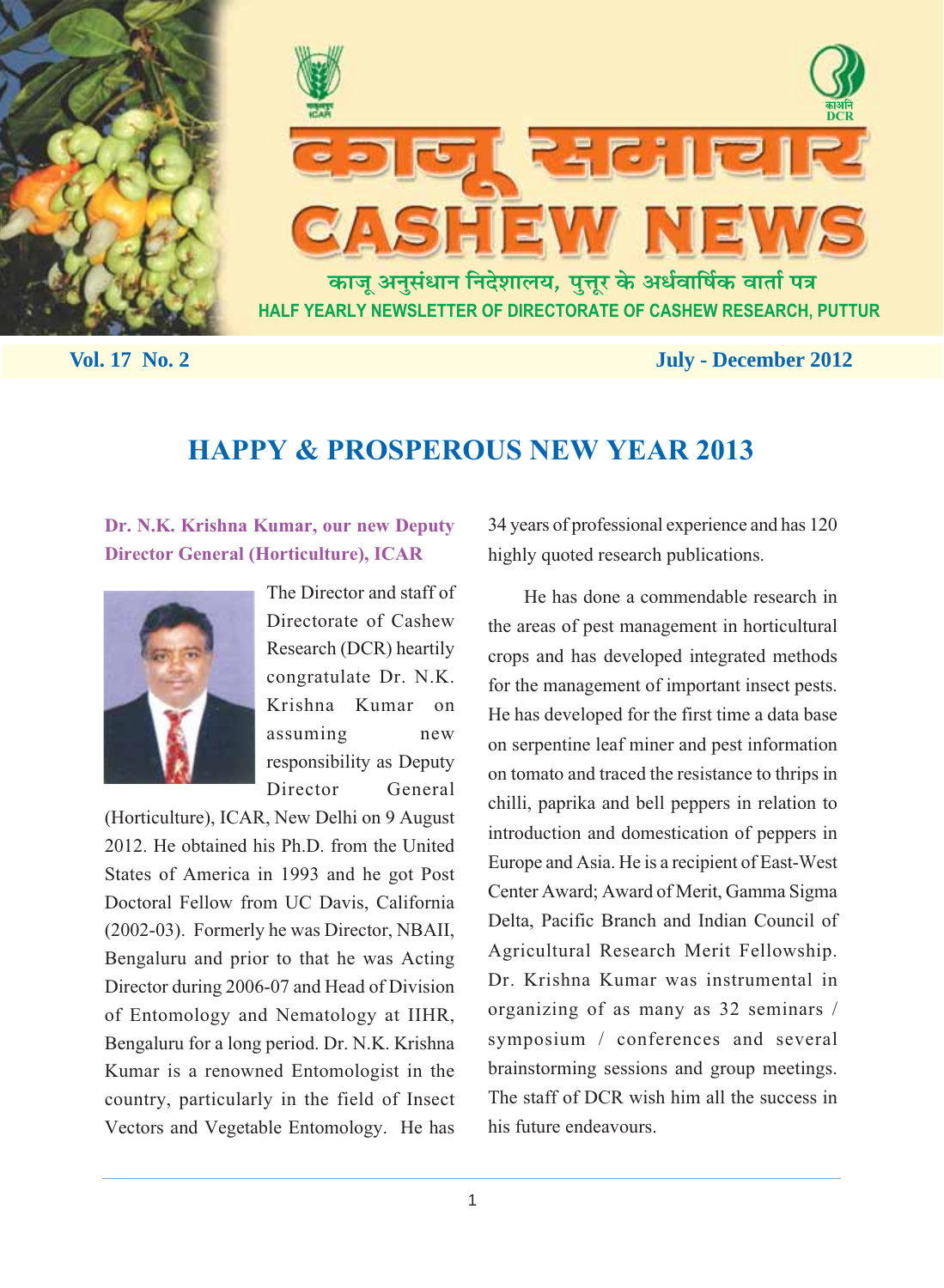# **Prof. (Dr) P.L. Saroj assumes charge as Director, DCR**



Prof. (Dr) P.L. Saroj assumed the charge of Director, Directorate of Cashew Research, Puttur on 1 September 2012. He was born on 7 January1965, has made outstanding contribution in the field

of Horticulture. He obtained his B.Sc., M.Sc. and Ph.D. in Horticulture from N.D. University of Agriculture and Technology, Faizabad, U.P. Prof. Saroj started his career as Training Associate, KVK, Gonda (U.P.) and thereafter served on various capacities such as Assistant Professor, CCS University, Meerut; Scientist (Hort.) at IIHR, Bengaluru and CSWCRTI, Dehradun; Senior Scientist and Principal Scientist at CIAH, Bikaner; Professor and Head, Horticulture / Dean (SW), SVBPUAT, Meerut and, Principal Scientist / ADG (Hort.-I) at ICAR HQ, New Delhi. His significant contributions include standardization of anatomical indices for predicting plant vigour in clonal rootstocks of *Psidium* species, propagation techniques of aonla, ber, bael, guava, pomegranate, tamarind,

lasoda and ker; suggested rootstocks and training systems for grapes; developed technology for utilization of degraded lands; standardization of recipe for various value added products; advocated mango, guava, peach and ber based cropping systems for different eco-regions and made first report on Phytoplasma in peach.

He has 23 years of professional experience in research, education, extension, coordination and management and has published over 103 research publications in Indian and International journals. Besides 6 technical bulletins, 37 book chapters, 11 technical reports and 35 popular articles are to his credit. His book 'Advances in Arid Horticulture' has been widely appreciated. Prof. Saroj is a recipient of University Gold Medal; ICAR JRF and SRF; NDUAT Alumni Award; Fellow, HHDS and ISHRD; Young Scientist Award; Bhartiya Vikash Ratna Award; Dr. B.P. Pal Scientist of the Yr. 2009 and Scientist of the Yr. 2011 Award. Recently, he has been conferred with Fellowship of the Horticultural Society of India for the year 2012, for his outstanding contribution in Horticulture. He has also visited Kenya, Uganda, Tanzania, Nepal and Sri Lanka under various official assignments.

# **FOCUS ON RESEARCH**

**Suitability of Cashew Cultivation in India using GIS** R. Rejani, T.R. Rupa and M.G. Nayak Directorate of Cashew Research, Puttur - 574 202, Karnataka

Cashew, after its introduction by Portuguese travellers in 16<sup>th</sup> Century, has adapted to the Indian climatic conditions and is presently grown in an area of about 9.91 lakh

hectares with a production of 6.92 lakh tonnes. The productivity level is also low and ranges from 436 kg/ha in Goa to 1231 kg/ha in Maharashtra. The productivity level is not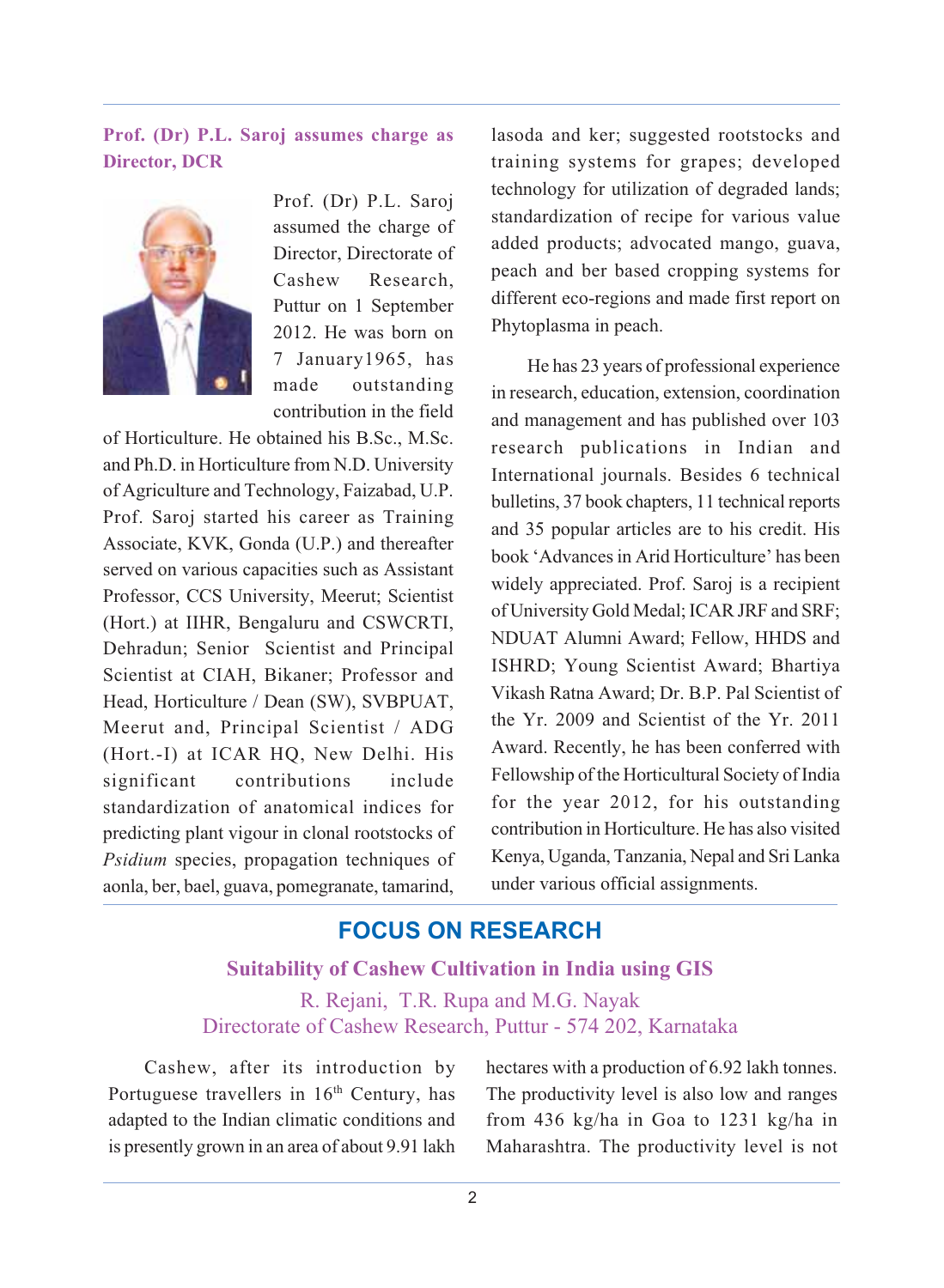increasing over the few years. This needs introspection to identify the gap and sharpen our approaches to meet the needs of future. Cashew is now fast spreading even in nontraditional areas such as Gujarat, Jharkhand, North Eastern Hilly (NEH) Region, Andaman and Nicobar Islands, Bastar region of Chhattisgarh and Kolar (Plains) region of Karnataka. While selecting the new area, the suitability of the land and climate plays an important role in achieving sustainable production. The present study was focused to assess the land suitability of cashew for current and potential regions in India based on soil and climatic conditions using geographic information system (GIS). An experiment was conducted at Directorate of Cashew Research,

Puttur during 2007-2012 to determine the suitability of cashew cultivation in India using Arc GIS. The spatial data base of soil (Source: NBSS&LUP), cashew (survey data), surface elevation, mean annual rainfall, minimum temperature and mean annual temperature at country level was prepared using Arc GIS and its overlay with cashew area distribution was done for the crop suitability studies.

Results showed that cashew is distributed along loamy red and lateritic soil, mixed red and black soil, coastal and deltaic alluvium derived soil (Fig. 1). The elevation of the cashew growing areas ranged from 0 to 1000 m above mean sea level (MSL) and the productivity of cashew was higher in regions



**Fig. 1. Cashew area and productivity (kg/ha) overlay with soil**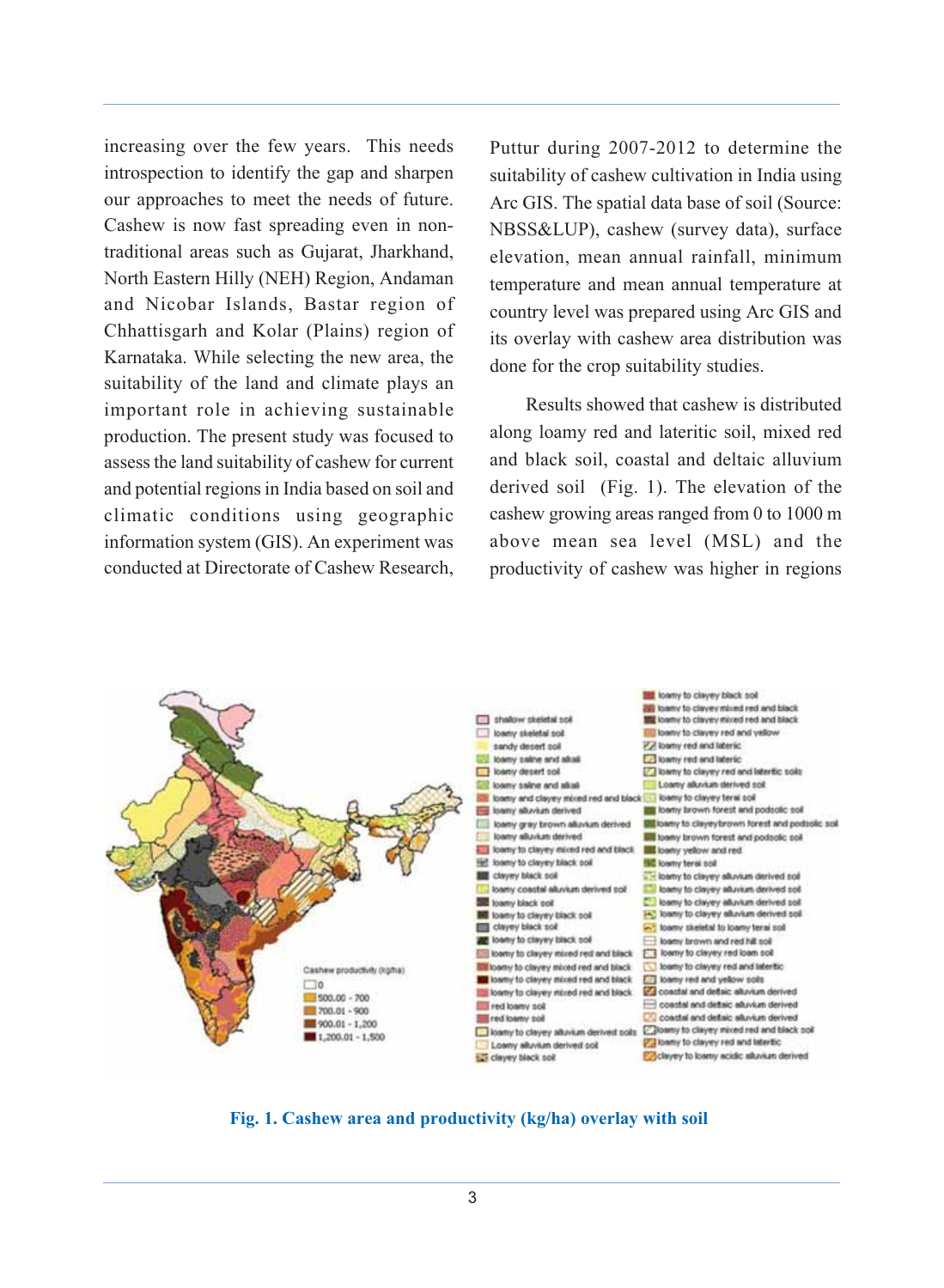

**Fig. 2. Cashew area and productivity (kg/ha) overlay with altitude above MSL**

upto 750 m above MSL (Fig. 2). It was observed that mean annual rainfall distribution in cashew growing areas ranged from low rainfall (300-600 mm in Gujarat) to high rainfall (2700 to 3000 mm in West coast and NEH region). The productivity was highest in regions with a mean annual rainfall distribution of 600 to 1500 mm (Fig. 3). The overlay maps showed that cashew is cultivated along regions where the mean annual temperature ranged from 20.0°C to even more than 27.5°C and the productivity is higher in regions where the mean annual temperature ranged from 22.5 to 27.5°C (Fig. 4). The productivity of cashew was higher in regions where the minimum temperature ranged from 10 to 22°C and was lower in regions where the minimum temperature drops below 10°C.

The site suitability map for cashew revealed that Maharashtra, Goa, Kerala, West Bengal and Odisha are highly suitable, while Andhra Pradesh, Tamil Nadu, Karnataka, NEH region and Gujarat are moderately suitable. Jharkhand, NEH region, Andaman and Nicobar Islands and Bastar region of Chhattisgarh are also moderately suitable for cashew cultivation (Fig. 5). In India, the area under cashew crop has increased from 5,65,420 ha in 1993-94 to 9,23,000 ha in 2010. Similarly, the production has also increased from 3,48,350 tonnes to 6,53,000 tonnes over the same period. In Maharashtra, the area and production of cashew crop has increased from 51,220 ha and 46,860 tonnes in 1993-94 to 1,75,000 ha and 1,98,000 tonnes in 2010, respectively. As per the estimate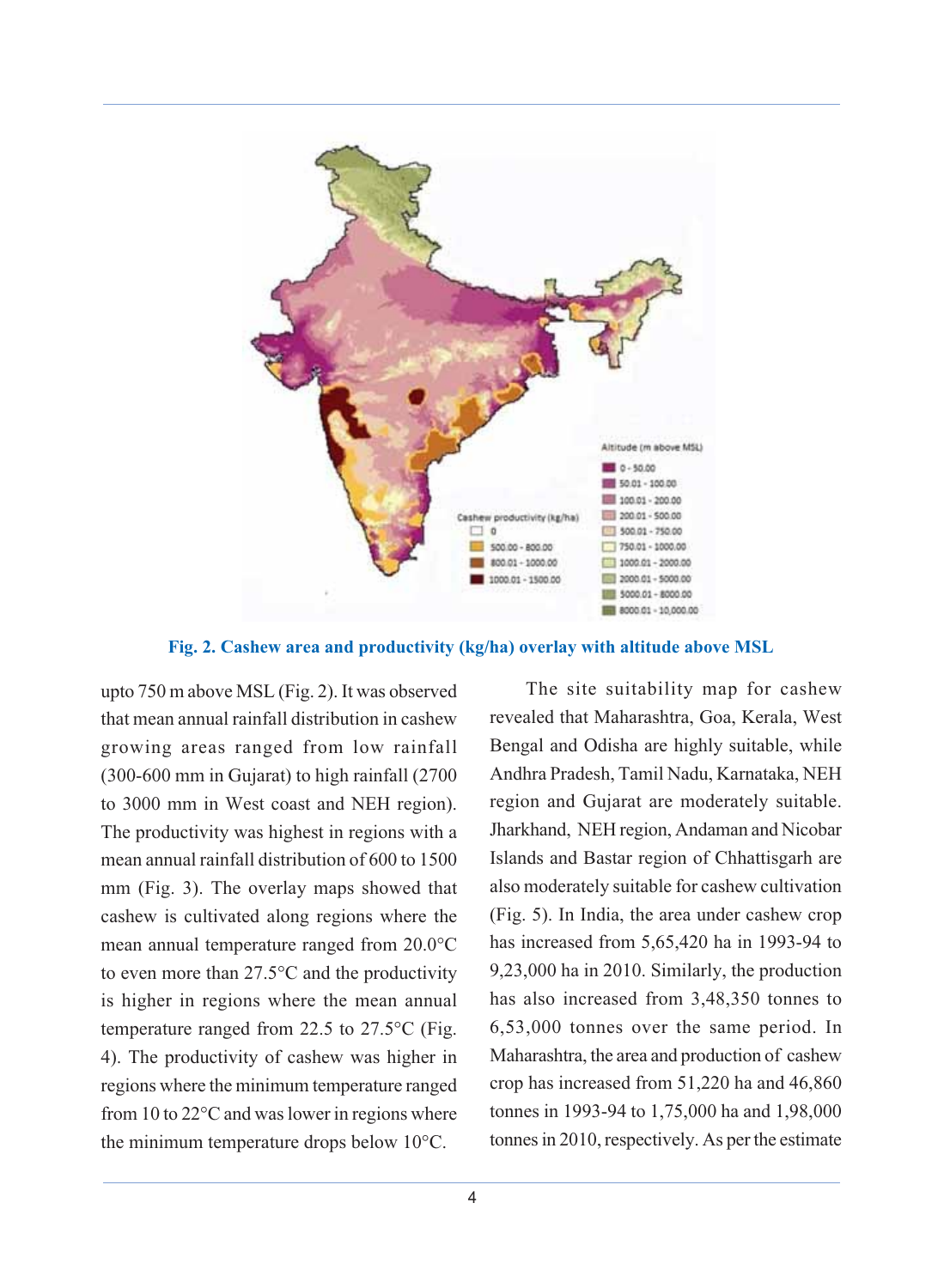

**Fig. 3. Cashew area and productivity (kg/ha) overlay with mean annual rainfall**



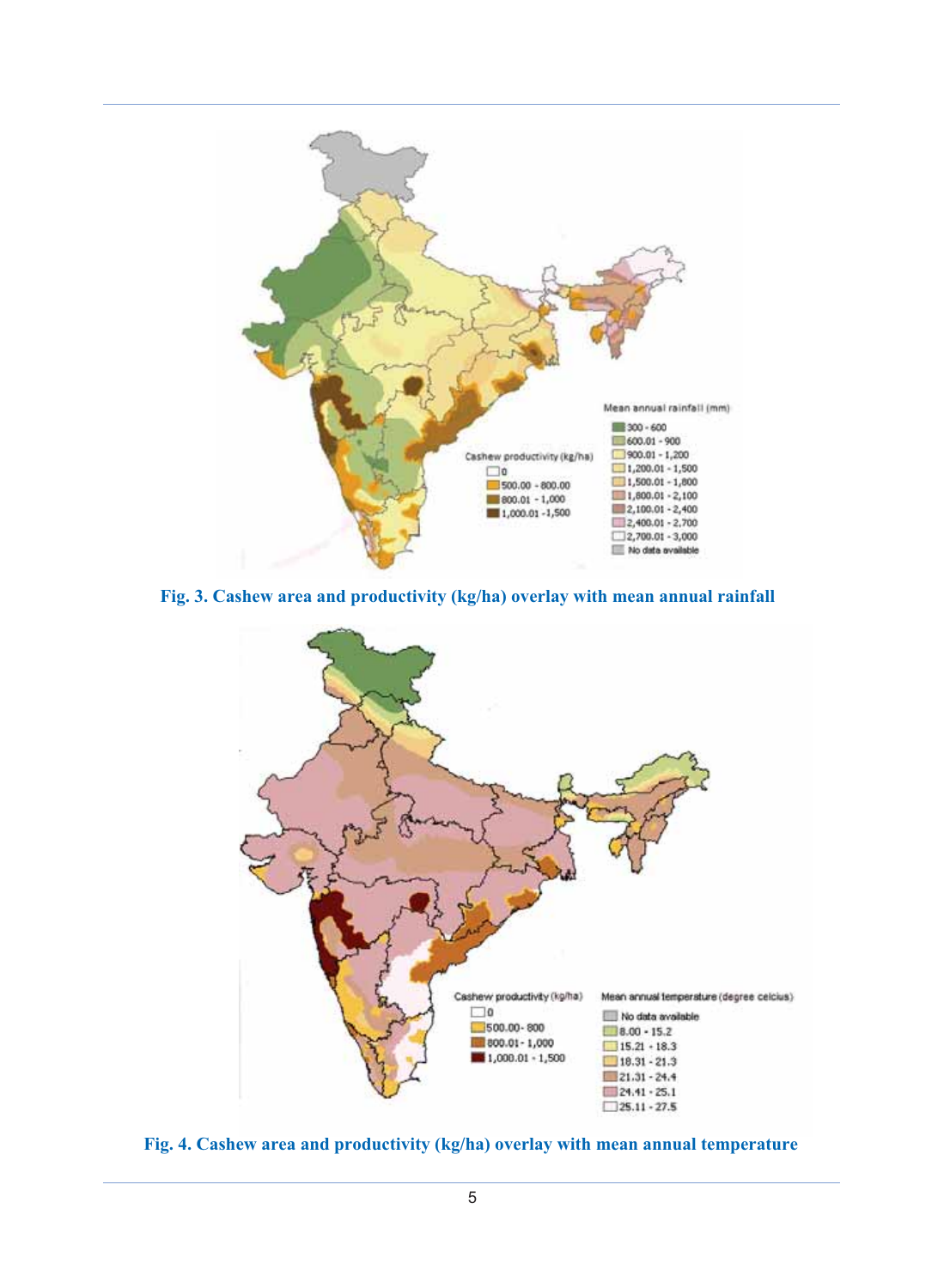

**Fig. 5. Crop suitability map for cashew**

of Directorate of Cashewnut and Cocoa Development in 2011-12, Maharashtra has the higher production of 2,23,000 tonnes of raw cashewnut followed by Andhra Pradesh (1,10,000 tonnes), Odisha (97,000 tonnes), Kerala (73,000 tonnes) and Tamil Nadu (68,000 tonnes). It also indicated an increase of about 6 per cent in raw cashewnut production in 2011- 12 (6,92,000 tonnes) in comparison to previous year 2010-11 (6,53,000 tonnes).

# **THE CASHEW EXPORT PROMOTION COUNCIL OF INDIA, KOCHI : A PROFILE**

The Cashew Export Promotion Council of India (CEPCI) was established in 1955 by the Government of India with the active cooperation of the cashew industries for promoting exports of cashew kernels and cashewnut shell liquid (CNSL) and allied products from India. The CEPCI provides the necessary institutional frame-work for performing the different functions that serve to intensify and promote India's exports of cashew kernels, CNSL, cardanol and allied products. The CEPCI has been undertaking a relentless campaign in association with Directorate of Cashewnut and Cocoa Development and the Directorate of Cashew Research (under ICAR) for achieving self sufficiency in the production of raw cashewnut in India. The CEPCI also disseminates trade enquiries for cashew kernels and allied products. The CEPCI periodically sponsors trade delegations to cashew importing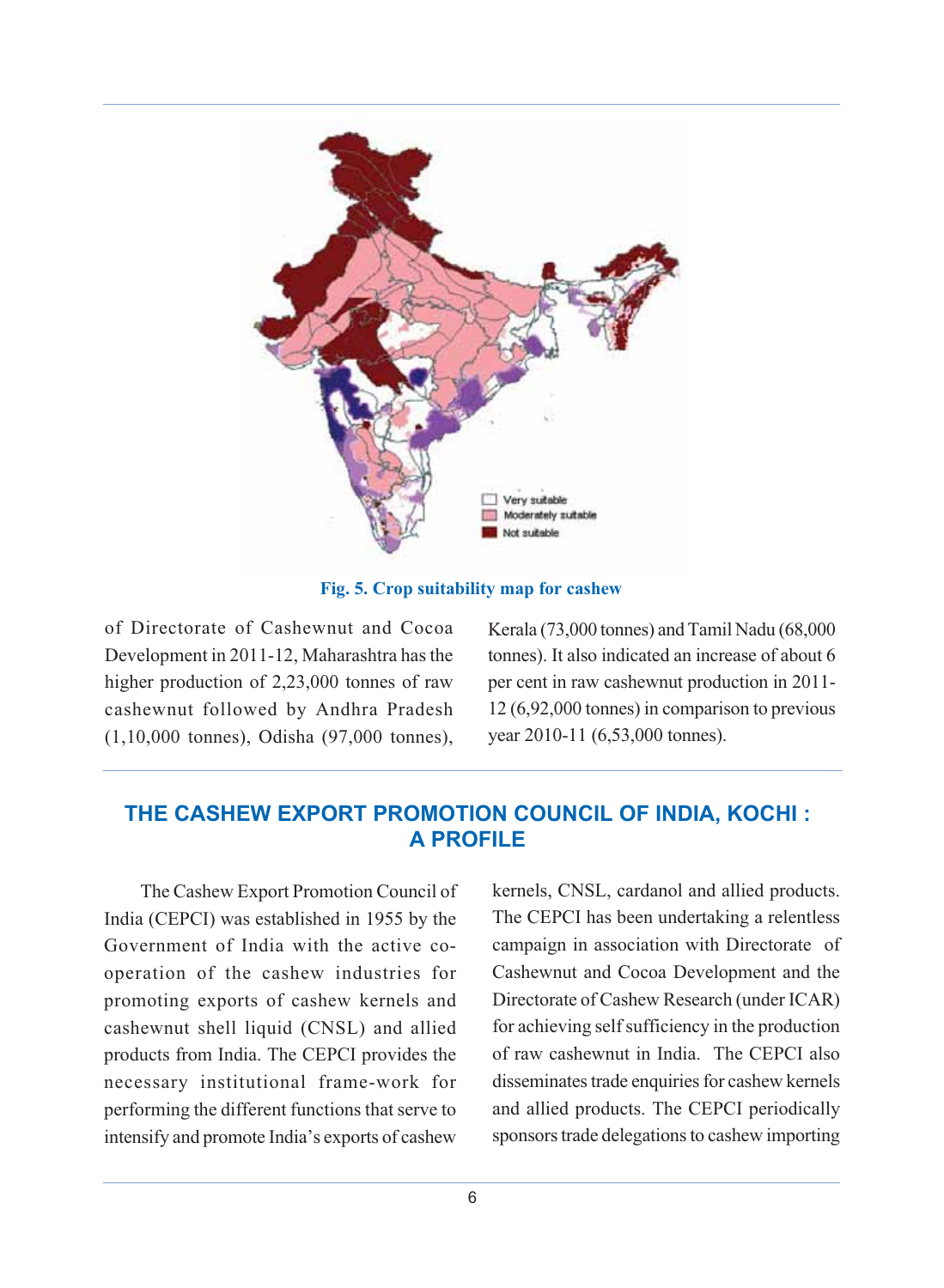countries to strengthen existing business ties and explore new ones. The CEPCI participates in selected important food fairs for publicizing Indian cashew and also releases advertisements in food magazines abroad to popularize Indian cashew.

The CEPCI publishes periodicals like Cashew Bulletin (monthly), Indian Cashew Journal (quarterly), Cashew Statistics and Directory of Indian Cashew Exporters (every year) for dissemination of useful information on the trade to importers, prospective importers, Government departments, research institutions and general public. The Council maintains a library and database and has set up a website *viz.,* http://www.cashewindia.org to facilitate interested parties to access information easily. The CEPCI undertakes market study and research on market potential, availability of raw cashewnut for imports, country profile, etc. and circulates the reports among the members for their information and guidance. The CEPCI also liaises with the Central and State Government departments to bring to their notice the problems of the exporting community and facilitates resolution of the problems. The various activities of CEPCI since 2005 is given below.

The CEPCI organized its first International Buyer Seller Meet, Kaju India in 2006 at Kovalam, Kerala; second International Buyer Seller Meet, Kaju India in 2011 at Kollam, Kerala and Buyer-Seller Meet in 2012 in Singapore. During 2005-12, the Council regularly participated in prominent International Food Fairs such as Fine Food -Australia, SIAL-Paris, Gulfood-Dubai, Foodex-Tokyo, Anuga Food Fair, Africa Big 7, Summer Fancy Food-USA etc. Besides participated in International Trade Fairs and sponsored delegations to Germany during May 2005, to Canada during May 2006, to Vietnam during January 2007, to USA during April-May 2009 and 2011, to Kazakhstan and Russia during March 2010, to Indonesia, Vietnam and Cambodia during October 2009, to Gambia during September 2011, to Vietnam and Singapore during March 2011, to Australia and New Zealand during Feb-March 2012 etc. The CEPCI in association with INC (International Nut and Dried Fruit Foundation) and other major world cashew players such as VINACAS (Vietnam), SINDICAJU (Brazil), ACA (representing 11 African countries) and other minor players such as Srilanka, Indonesia etc. has formed a Global Cashew Council for the benefit of the world cashew industry.

The CEPCI has set up a Laboratory and Technical Division of International standard. This laboratory has National Accreditation Board for Testing and Calibration Laboratories (NABL) and BIS Accreditations. The laboratory houses State-of-the-Art equipments to deliver most accurate results in food analysis and renders analytical services to exporters for ensuring the quality of their products. The Laboratory also extends consultancy services to exporters for technology upgradation, modernization of factories, adoption of HACCP / ISO 9000 quality systems in cashew factories etc. The Council has also set up a Training Centre attached to its Laboratory at Quilon to impart training to cashew processors,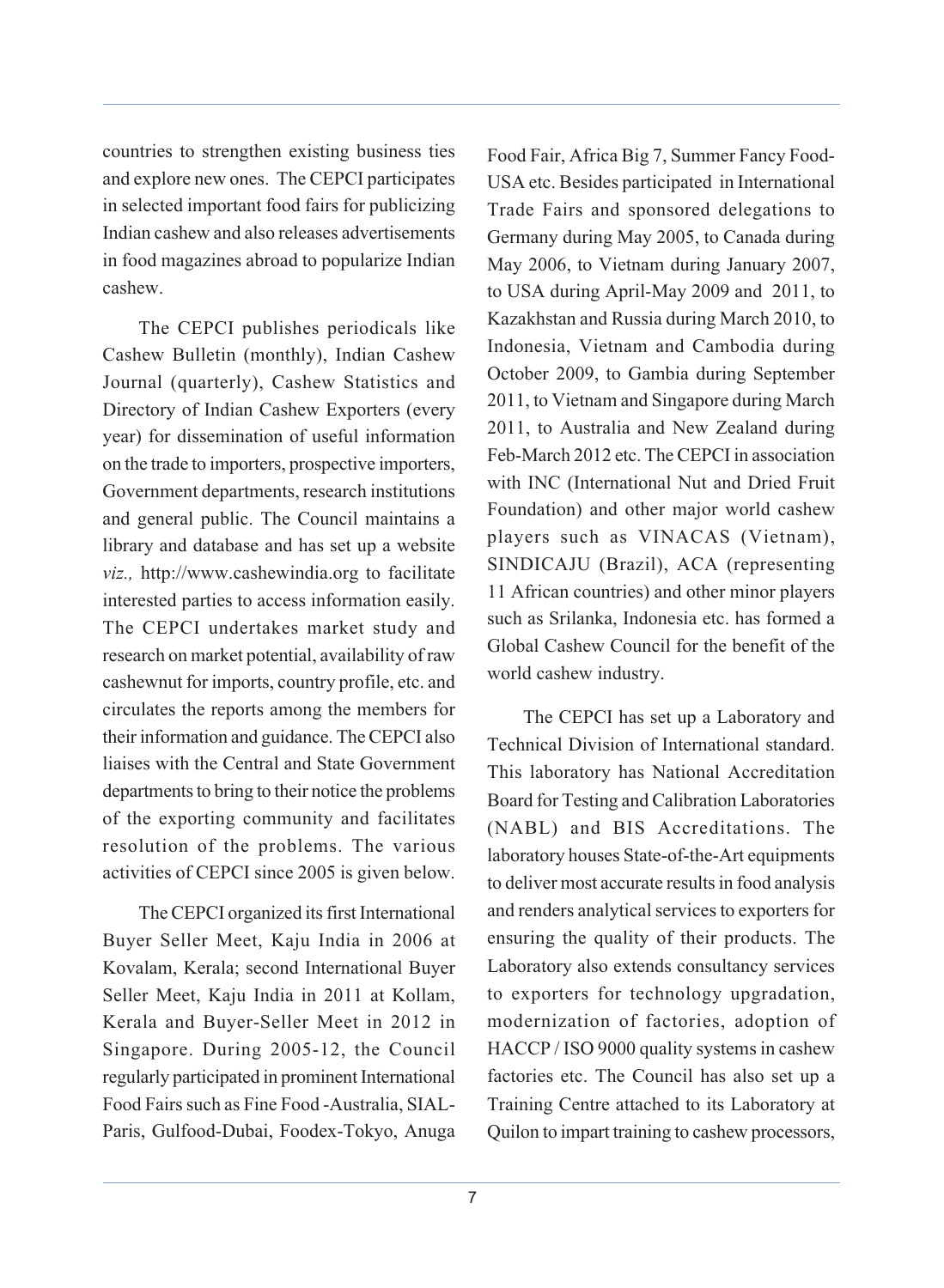workers in processing factories, etc. on good manufacturing practices, maintenance of hygienic standards, etc.

The CEPCI has been implementing Five Year Plan of the Govt. of India for schemes 'Modernization and Diversification of the Cashew Processing Units' by extending financial assistance to member exporters for upgrading and improving their processing and manufacturing facilities. During the XI Plan Scheme, Council disbursed 9.02 Crore to 72 eligible member exporters. The CEPCI also provided financial assistance under MDA to the member exporters for their participation in International Fairs / CEPCI lead International Trade Delegations during XI plan period.

# **Address for communication**

The Cashew Export Promotion Council of India Cashew Bhavan, Mundakkal Kollam - 691 001, Kerala, India Tel : 0474-2742704, 2761003 Fax : 0474-2742704 E-mail : cepclab@cashewindia.org

# **MEETINGS**

# $\pi$ जभाषा दिन्दी कार्यकम

इस छः माही में काजू अनुसंधान निदेशालय के हिन्दी कार्यान्वयन समिति की एक तिमाही बैठक का आयोजन किया गया । तिमाही बैठक में कार्यालय में हो रही हिन्दी गतिविधियों के वारे में चर्चा की गयी और जरूरी सचना दिया गया । वार्षिक कार्यक्रमें सूची के अनुसार लक्ष्य प्राप्ति के लिए जरूरी कदम उठाने के संबंध में भी चर्चा किया गया $|$ 

जलाई महीने में पत्तर नराकास की 20 वी अर्ध वाार्षिक वैठक का आयोजन किया गया । जिसमें विभिन्न सदस्य



कार्यालयों के प्रधान उपस्थित थे। उसी दिन सुवह से दोपहर तक सदस्यों के लिए 'हिन्दी कार्यशाला' आयोजित किया गया । कार्यशाला में निदेशालय के कर्मचारियों सहित विभिन्न सदस्य कार्यालयों से 40 से ज्यादा कर्मचारी भाग  $\overline{m}$  ।

विगत वर्षों की तरह. सितंबर 14-28 तक हिन्दी पखवाड़ा मनाया गया । पखवाडा का उदघाटन समारोह में प्रो. विष्णू भट्, प्राध्यापक, संत फिलोमिना कालेज, पूत्तर, मुख्य अतिथी थे । पखवाडा के अवसर पर कर्मचारियों के लिए विभिन्न प्रतियोगिताओं का आयोजन किया गया । पखवाडा का समापन डा. पी. एल. सरोज, अध्यक्ष, पूत्तूर नगर राजभाषा एवं निदेशक, डी. सी. आर. की अध्यक्षता में हुआ । कर्नल डी. जी भट्. भाषा कार्यान्वयन समिति (नराकास) / निवृत्त सेना आधिकारी मुख्य अतीथि थे समारोह के अवसर पर डाँ. टी. एन रविप्रसाद द्वारा संपादित एक हिन्दी प्रकाशन का विमोचन किया गया । विभिन्न प्रतियोगिता पुरस्कृत कर्मचरियों को सम्मनित किया गया तथा कार्मचारियों को हिन्दी में कार्यालयीन कार्य करने के लिए नगद पुरस्कार दिया गया ।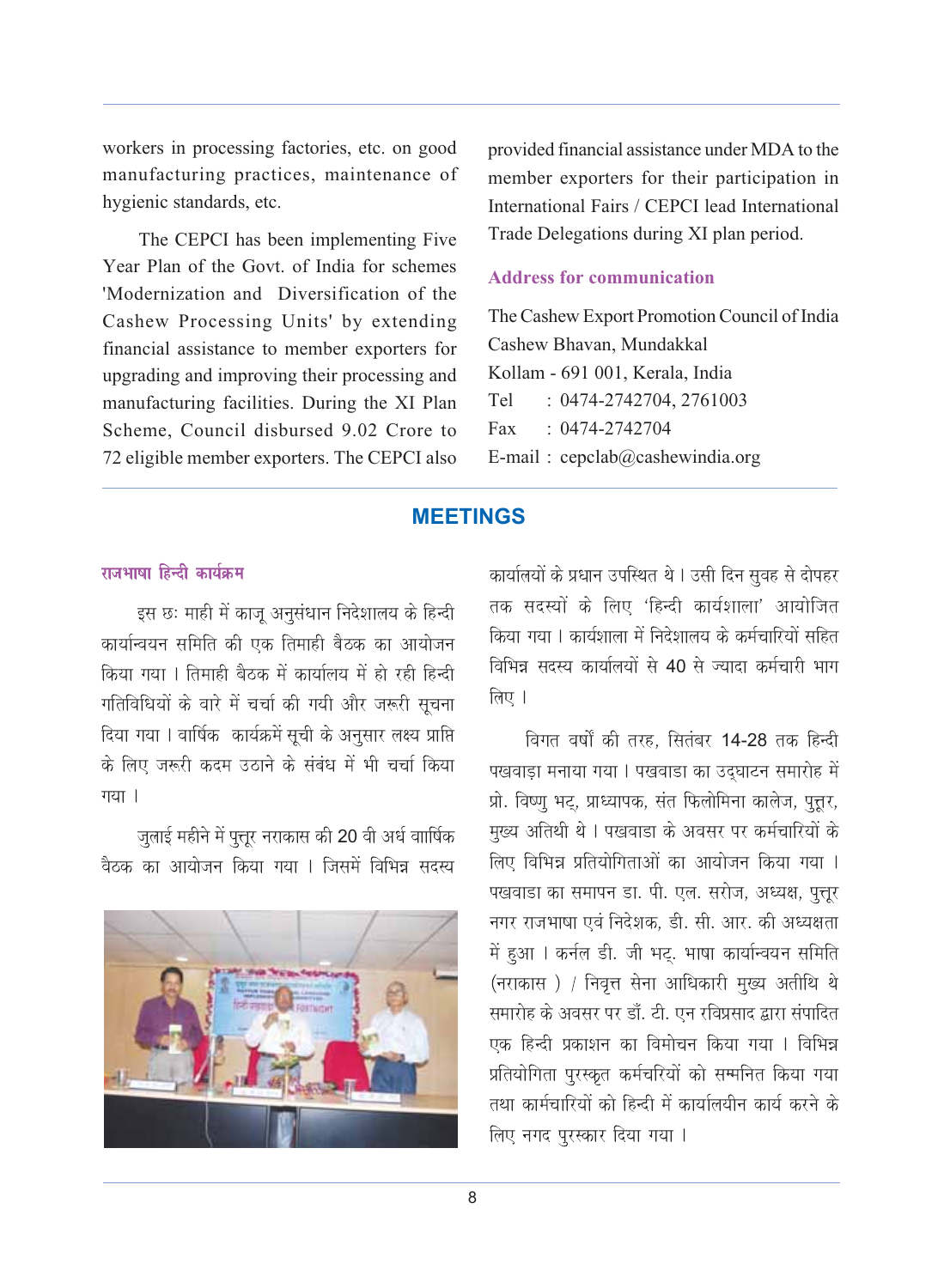#### **Vigilance Awareness Week**

Vigilance awareness week was organised at DCR, Puttur from 29 October 2012 to 3 November 2012 starting with taking of pledge by all the employees for eradication of corruption. On this occasion, Dr. N. K. Krishna Kumar, DDG (Hort.), ICAR was the Chief Guest. In his address, he emphasized upon the need of creating awareness about integrity, ethics and human values at personal and professional life. He further exhorted all the employees to work diligently and honestly. Prof. P.L. Saroj, Director, DCR emphasized on the importance of vigilance awareness week and the significance of maintaining integrity and transparency in all spheres of official activities. Dr. P.S. Bhat, Principal Scientist and Vigilance Officer of this



Directorate, briefed on the theme 'Transparency in Public Procurement' and read the messages from Hon'ble Prime Minister and Central Vigilance Commissioner of India. On the concluding day of vigilance awareness week, Shri. Damodhara Nayak, Chartered Accountant delivered a talk on 'Transparency in Public Procurement'. He stressed the need for implementation of precautionary measures effectively, so that transparency, integrity and accountability can be maintained in the governance. He also spoke on various issues and preventive measures to be taken during pre tender, tender and post tender stages.

# **Institute Management Committee (IMC) Meeting**

The 37<sup>th</sup> meeting of the IMC was held on 27 November 2012 under the Chairmanship of Prof. P.L. Saroj, Director, DCR. The Chairman in brief highlighted the research achievements made by the Directorate. Various administrative and financial matters were discussed and finalized. Dr. K.S. Ananda, Principal Scientist, CPCRI (RS), Vittal; Dr. Anitha Karun, Principal Scientist, CPCRI, Kasaragod; Shri. T.D.S. Prakash, Senior Finance and Accounts Officer, CPCRI, Kasaragod; Shri. N. Narayana Bhat (Non-Official Member), Noojibailu, Buntwal, Karnataka; Dr. P.S. Bhat and Dr. T.R. Rupa, Principal Scientists and Shri. T.S. Ponnaiah, Administrative Officer from DCR, Puttur attended the meeting. The meeting was ended with the vote of thanks by Shri. T.S. Ponnaiah, Member Secretary, IMC.

# **Annual Group Meeting of AICRP on Cashew-2012**

The Annual Group Meeting of All India Coordinated Research Project (AICRP) on Cashew-2012 was held during 20-22 November 2012 at Navsari Agricultural University (NAU), Navsari, Gujarat. The Annual Group Meeting was inaugurated by Dr. N.K. Krishna Kumar, DDG (Hort.), ICAR. Dr. Krishna Kumar opined that cashew production technologies need to be re-oriented towards enhancing productivity under different ecoregions. He suggested that even with the existing production technologies, cashew yields can be doubled with proper management. Dr. Krishna Kumar also appreciated the farmers of Gujarat for being prudent and enterprising who can induce ripple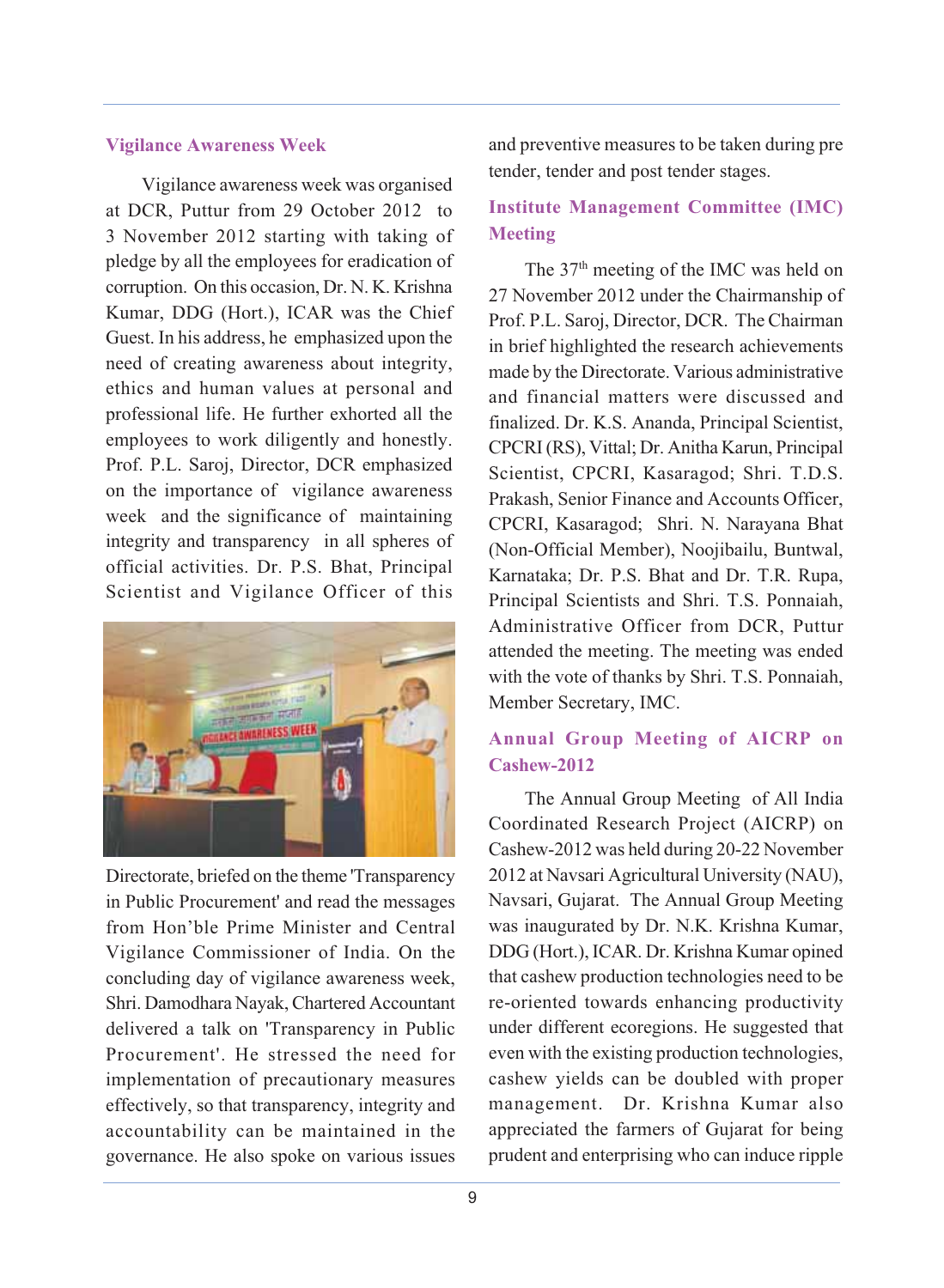effect in horticulture. Dr. A.R. Pathak, Hon'ble Vice Chancellor of NAU, Navsari, Gujarat presided over the Inaugural function. Later, Prof. P.L. Saroj, Director, DCR and Project Coordinator, AICRP on Cashew, presented the highlights and action taken report of AICRP on Cashew for 2011-12. He expressed the hope that these important research findings will



# **Dr. N.K. Krishna Kumar, DDG (Hort.), ICAR, delivering the Inaugural Address**

induce enthusiasm among cashew farmers to maximize the yields by adopting scientific management practices. The keynote address was given by Dr. N.L. Patel, Dean, ASPEE College of Horticulture & Forestry, NAU during inaugural session.

 The scientists of the respective disciplines from each Centre presented the salient achievements of the experiments at different AICRP-Cashew Centres *viz.,* Bapatla, Bhubaneswar, Chintamani, Darisai, Jagdalpur, Jhargram, Madakkathara, Paria, Pilicode, Vengurle and Vridhachalam as well as, the Co-operating Centres *viz.,* Arabhavi and Goa. The presentation was made in four main theme areas *viz.,* (i) Germplasm Management and Crop Improvement (ii) Production Technology (iii) Plant Protection (iv) Post Harvest Management. Two separate technical sessions

were organized *i.e.,* (i) Formulation of new proposals and (ii) Interaction of development departments and stakeholders. Four new programmes *viz.,* a) Nutrient management for yield maximization in cashew b) Evaluation of production potential of newly developed variety Jhargram-2 at different spacings c) Characterization of germplasm for cashew apple and d) Varietal screening of cashew apple for preparation of RTS and Jam were discussed and approved. Further, there was a session on Interaction Meet between Development Departments and Research Centres in which the representatives from state owned cashew development corporations of Andhra Pradesh, Odisha and Chhattisgarh mentioned about their achievements and constraints regarding availability of the quality planting material for area expansion.

In the Plenary Session, the recommendations of different technical sessions were presented. The Chairman of this Session, Dr. A.R. Pathak, Vice-Chancellor, NAU, stressed upon creating awareness among cashew farmers regarding scientific cashew production technologies and also orienting the research activities under AICRP-Cashew to address the major issues.



**Release of Annual Report 2011-12 of AICRP-Cashew by the dignitaries**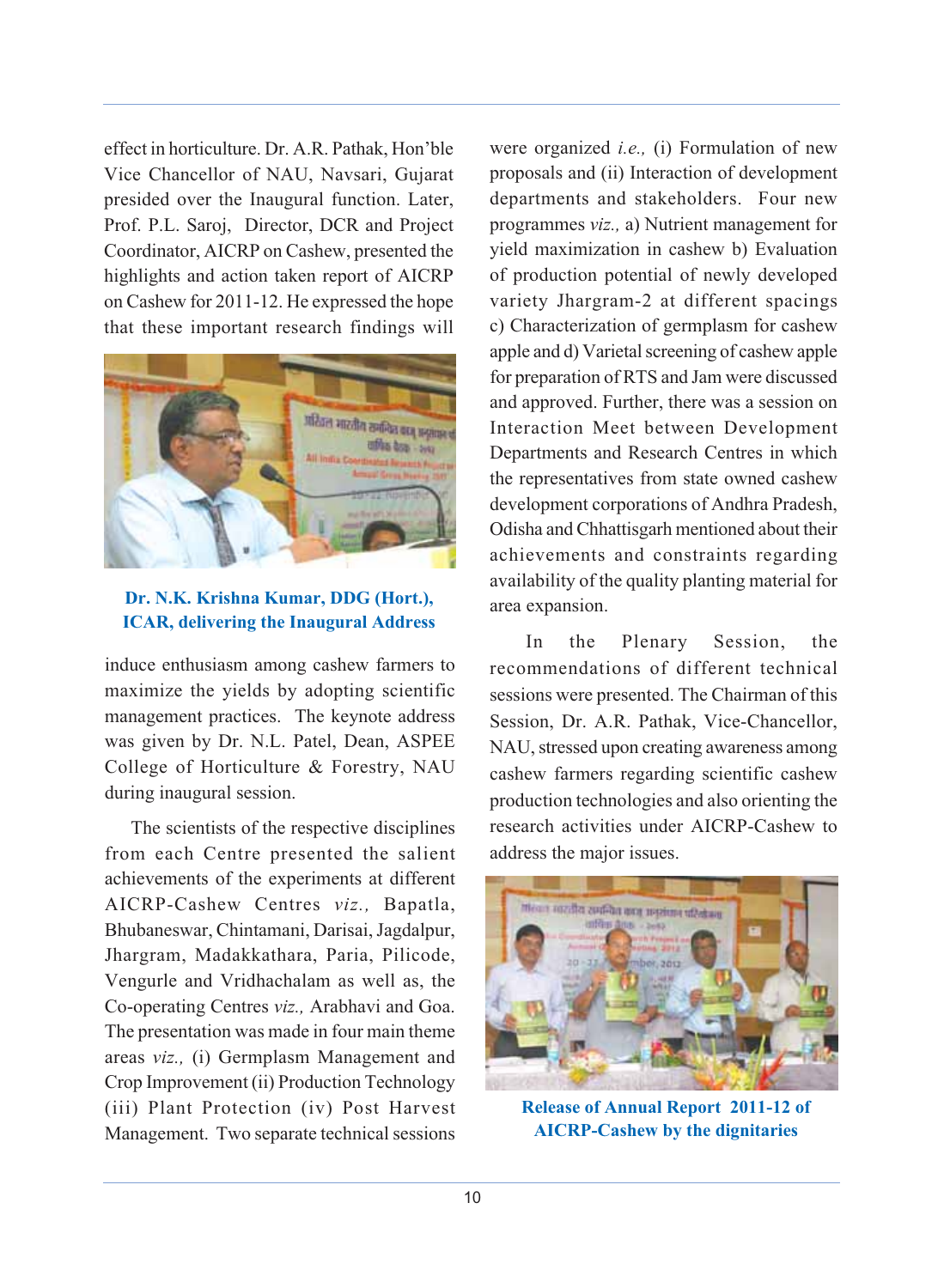# **Deputy Director General (Hort.), ICAR visited DCR**

Dr. N.K. Krishna Kumar, DDG (Hort.), ICAR, New Delhi visited DCR, Puttur during 28-29 October 2012. He has discussed in detail about the ongoing research programmes at DCR and also took stock of the research work undertaken by the scientists since inception of the Directorate. The DDG (Hort.), in his remarks, expressed concern about the low productivity of cashew in the country. He emphasized that the scientists should play a pivotal role in technology development and research coordination since DCR is the nodal organization in the country involved in the cashew research and development. He expressed that a separate block need to be developed and maintained by integrating best performing variety and technologies developed at this Directorate, so as to maximize the per unit productivity of cashew in Southern Karnataka. He emphasized that some progrmames should be formulated as





flagship programmes in the area of expertise to address the major problems of cashew. After in-depth interaction, two programmes *i.e.* (i) Maximization of cashew productivity and (ii) Integrated management of cashew pests, were proposed to take up in future. He categorically emphasized that the research priorities of XII Plan should be need based and target oriented. While formulating research strategy, there is a need to analyze the gaps in the cashew productivity and to suggest interventions in a focused manner. Dr. Krishna Kumar visited the laboratories, nursery and experimental farm.

# **TRANSFER OF TECHNOLOGY EFFORTS**

#### **Participation in Exhibition**

2-4 November 2012 - Krishi Yantra Mela organized at Vivekananda Engineering College, Puttur by CAMCO, Puttur. This Directorate put up stall to display machineries required for onfarm processing of cashewnut to the farmers.

20-22 December 2012 - Golden Jubilee Exhibition organized at Appangala, Kodagu by Cardamom Research Centre, IISR. This Directorate put up stall to display various

cashew production and processing technologies to the farmers.

# **Radio Talk**

- Recorded a Radio talk on Rejuvenation of senile cashew orchards and broadcast by All India Radio, Mangalore on 31 August 2012.
- Recorded a Radio talk on Impact of climate change in agriculture by All India Radio, Mangalore on 3 October 2012.